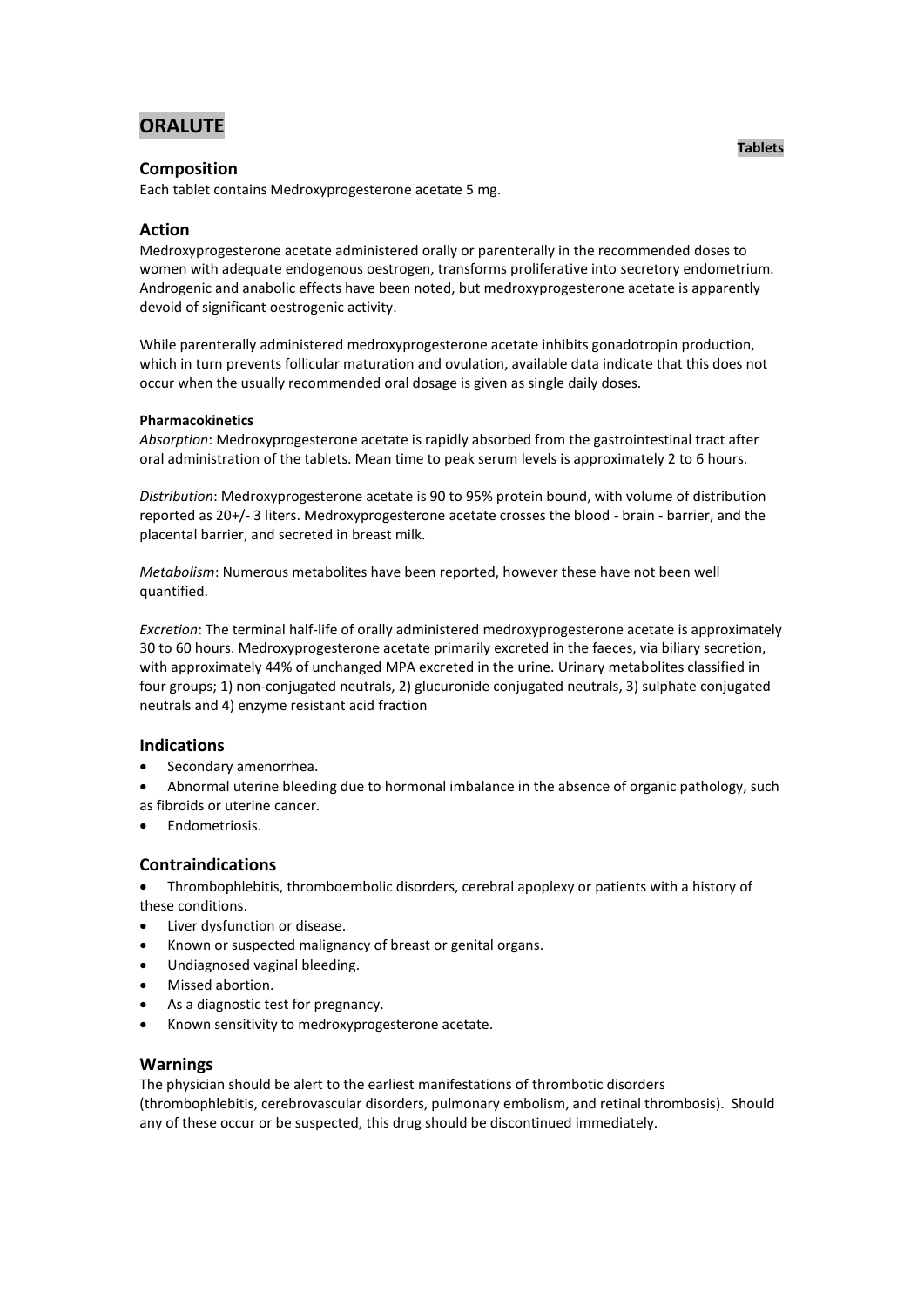Discontinue medication-pending examination if there is sudden, partial or complete loss of vision, or if there is a sudden onset of proptosis, diplopia or migraine. If examination reveals papilledema or retinal vascular lesions, medication should be withdrawn.

### **Pregnancy**

### *Category X*

Studies in animals or humans have demonstrated fetal abnormalities and/or there is positive evidence of human fetal risk based on adverse reaction data from investigational or marketing experience, and the risks involved in use of the drug in pregnant women clearly outweigh potential benefits.

#### **Nursing Mothers**

Progestin identified in detectable amounts in the milk of mothers receiving the drug. Although the effect on the nursing infants has not been determined, due caution should be exercised.

## **Adverse Reactions**

### **Breasts**

Breast tenderness or galactorrhoea reported rarely.

#### **Skin**

Sensitivity reactions consisting of urticaria, pruritus, edema and generalized rash have occurred occasionally. Acne, alopecia and hirsutism reported in a few cases.

#### **Thromboembolic Phenomena**

Thromboembolic phenomena, including thrombophlebitis and pulmonary embolism, have been reported.

The following adverse reactions observed in women taking progestins: breakthroughs bleeding, spotting, change in menstrual flow, amenorrhea, edema, change in weight (increase or decrease), change in cervical erosion and secretions, cholestatic jaundice, rash (allergic) with and without pruritus, and mental depression.

A statistically significant association demonstrated between the use of estrogen/progestin combination drugs and the following serious adverse reactions e observed: thrombophlebitis, pulmonary embolism and cerebral thrombosis and embolism. For this reason, patients on progestin therapy carefully observed.

#### **Precautions**

The pre-treatment physical examination should include special reference to breast and pelvic organs, as well as a Papanicolaou smear.

Because progestins may cause some degree of fluid retention, conditions that might influenced by this factor, such as epilepsy, migraine, asthma and cardiac or renal dysfunction, require careful observation.

In cases of breakthrough bleeding, as in all cases of irregular bleeding per vaginum, non-functional causes should be borne in mind.

In cases of undiagnosed vaginal bleeding, adequate diagnostic measures indicated. Patients with a history of psychic depression should be carefully observed. If the depression recurs to a serious degree, the drug should be discontinued.

A decrease in glucose tolerance observed in a small percentage of patients on estrogen/progestin combination drugs. The mechanism of this decrease is obscure. For this reason, diabetic patients carefully observed while receiving progestin therapy.

The age of the patient constitutes no absolute limiting factor, although treatment with progestins may mask the onset of the climacteric.